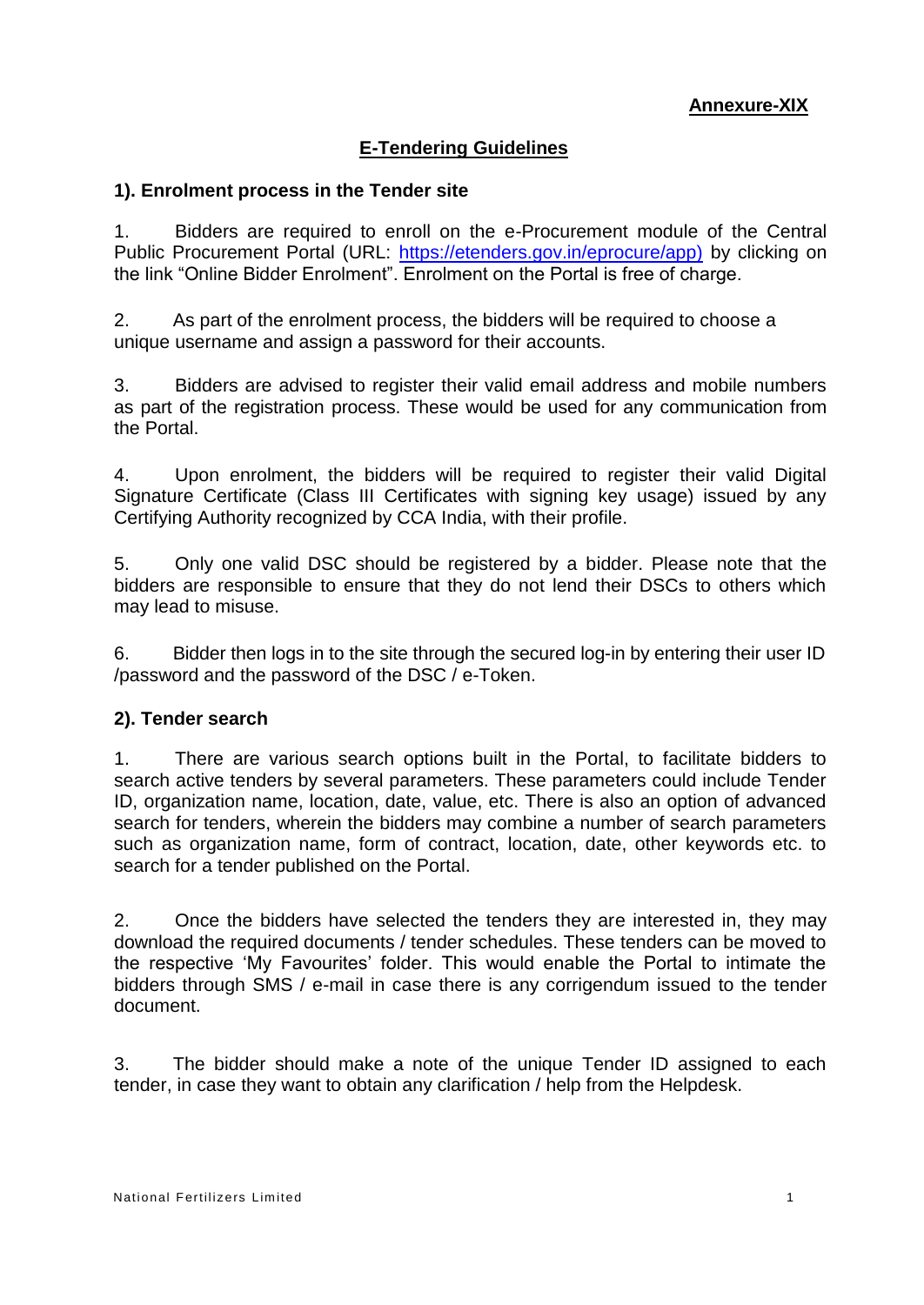## **3). Preparation of bids**

1. Make folders with the name of the tender number so as to identify the folders easily during the bid document uploading.

2. File and Folder name should not contain any special characters (&, #, etc) or space in between.

3. Download the tender document, NIT, BOQ of the required tender in that folder.

4. Scan the EMD fee instruments/ Tender fee instruments for offline payments if any.

5. In the case of offline payment, the details of the DD/any other accepted instrument, physically sent, should tally with the details available in the scanned copy and the data entered during bid submission time. Otherwise the bid submitted will not be acceptable.

6. Scan and keep ready Pre-qualification documents like life certificates, PAN etc if any

7. Prepare the technical bid document and then convert into PDF

8. Prepare the BOQ i.e. fill up required figures in the downloaded XLS document. The BOQ file with the same name has to be uploaded while uploading the financial bids. If there is any change in Name it may not get uploaded or give an error.

9. Keep all the documents in the same folder for the easy bid document upload

10. The bid summary has to be printed and kept as an acknowledgement as a token of the submission of the bid. It will act as a proof of bid submission for a tender floated and will also act as an entry point to participate in the bid opening date. For any clarifications with the TIA, the bid no can be used as a reference.

### **4). Submission of bids**

1. Bidder should log into the site well in advance for bid submission so that he/she upload the bid in time i.e. on or before the bid submission time. Bidder will be responsible for any delay due to other issues.

2. The bidder has to digitally sign and upload the required bid documents one by one as indicated in the tender document.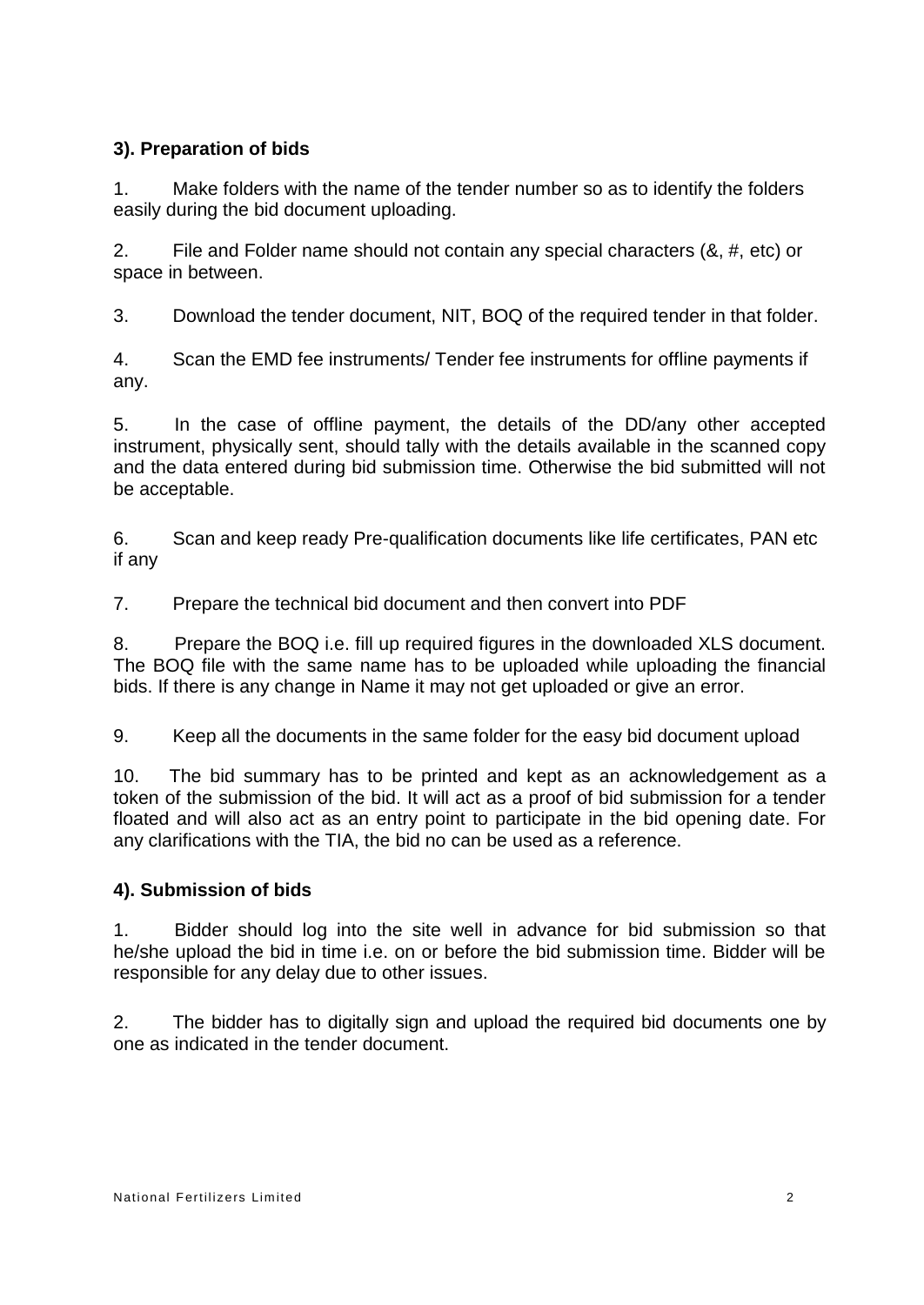3. Bidder should prepare the EMD as per the instructions specified in the tender document. The original should be Posted/couriered/given in person to the Tender Processing Section, latest by the last date of bid submission. The details of the DD/any other accepted instrument, physically sent, should tally with the details available in the scanned copy and the data entered during bid submission time. Otherwise the uploaded bid will be rejected.

4. If a standard BOQ format has been provided with the tender document to be filled by all the bidders. Bidders are requested to note that they should necessarily submit their financial bids in the format provided and no other format is acceptable. Bidders are required to download the BOQ file, open it and complete the while colored (unprotected) cells with their respective financial quotes and other details (such as name of the bidder). No other cells should be changed. Once the details have been completed, the bidder should save it and submit it online, without changing the filename. If the BOQ file is found to be modified by the bidder, the bid will be rejected.

5. The serve time (which is displayed on the bidders' dashboard) will be considered as the standard time for referencing the deadlines for submission of the bids by the bidders, opening of bids etc. The bidders should follow this time during bid submission.

6. All the documents being submitted by the bidders would be encrypted using PKI encryption techniques to ensure the secrecy of the data. The data entered cannot be viewed by unauthorized persons until the time of bid opening. The confidentiality of the bids is maintained using the secured Socket Layer 128 bit encryption technology. Data storage encryption of sensitive fields is done.

7. Any document that is uploaded to the server is subjected to symmetric encryption using a system generated symmetric key. Further this key is subjected to asymmetric encryption using buyers / bid-openers public keys. Overall, the uploaded tender documents become readable only after the tender opening by the authorized bid openers. Upon the successful and timely submission of bids, the portal will give a successful bid submission message & a bid summary will be displayed with the bid no. and the date & time of submission of the bid with all other relevant details.

8. The bid summary has to be printed and kept as an acknowledgement of the submission of the bid. This acknowledgement may be used as an entry pass for any bid opening meetings.

### **5). Password maintenance**

- 1. The length of the password should be of 8 to 32 characters
- 2. The password should be of any English lowercase and uppercase (a-z and A Z) characters.
- 3. The password must contain at least one number between 0-9.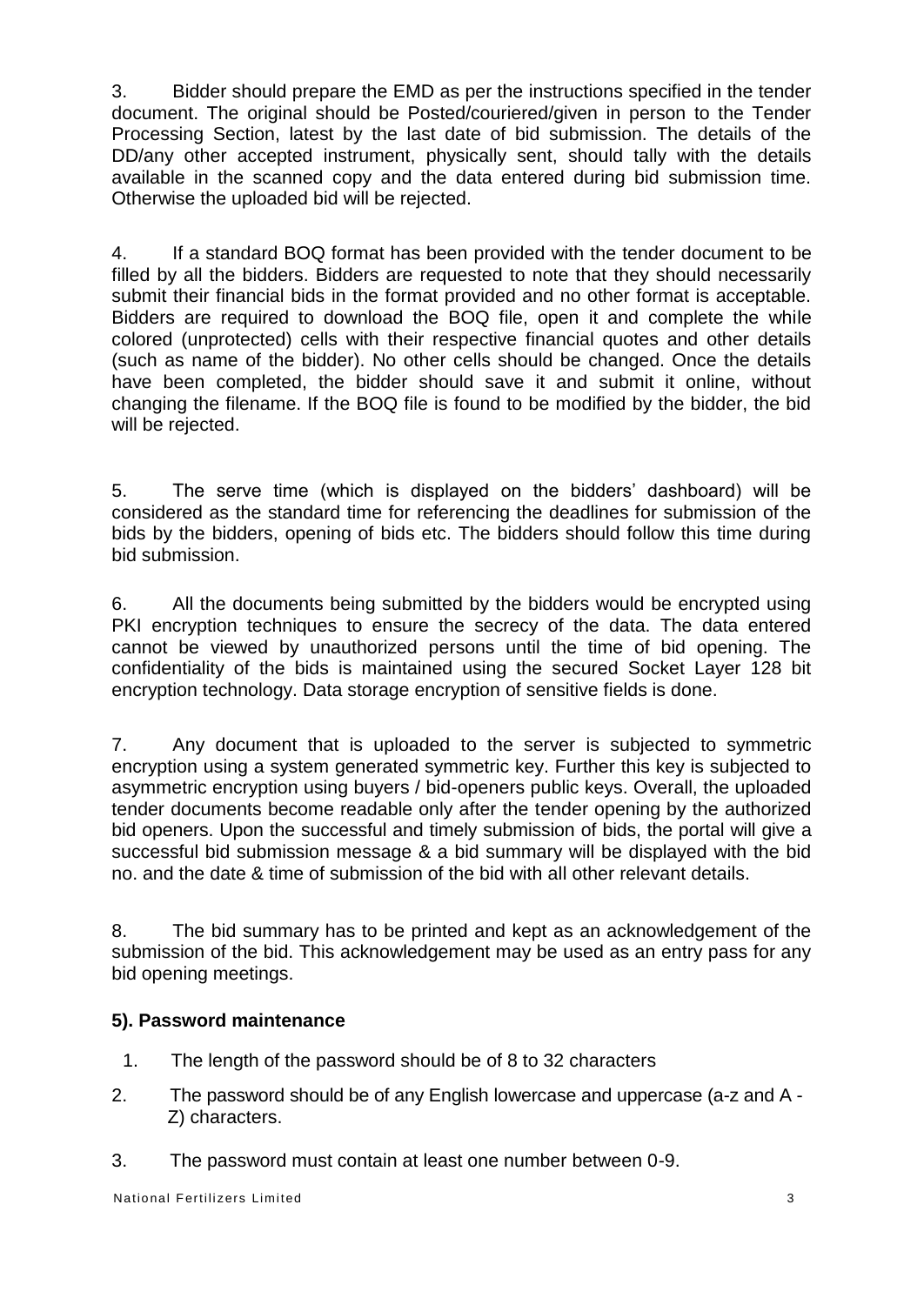4. The password must contain at least one special character from these  $\left[ \right] \omega \neq \$ 

 $\wedge^*$  ~]

5. Sample password is just like Admin123\$, India2000#, etc.

# **6). About DSC**

1. Digital Signature Certificates (DSC) is the digital equivalent (that is electronic format) of physical paper certificates.

2. Like physical documents are signed manually, electronic documents, for example e-forms are required to be signed digitally using a Digital Signature Certificate. Transactions that are done using Internet if signed using a Digital Signature certificate becomes legally valid.

3. Bidders have to procure Class 3 signing certificates only. Only Class 3 is valid for e-tendering purpose.

4. The Certifying Authorities are authorized to issue a Digital Signature Certificate with a validity of one or two years. The maximum period for which the DSC is issued is only two years. On the expiry of the term, the Digital Signature Certificate can be revalidated by paying the fees again.

5. Digital Signatures are legally admissible in a Court of Law, as provided under the provisions of IT.

6. Digital Signature Certificate (DSC) is not required by Companies but by individuals. For example the Director or the Authorized signatory signing on behalf of the Company requires a DSC.

7. Each user logs in to the tender site thro' the secured log in by giving the user id/ password allotted during registration & then by giving the password of the DSC. The DSC password will get locked if successively wrong password is given many times.

# **7). DSC providers for Private firms**

A licensed Certifying Authority (CA) issues the digital signature. Certifying Authority (CA) means the authority that has been granted a license to issue a digital signature certificate under Section 24 of the Indian IT-Act 2000.

i. The vendors like TCS [\(www.tcs-ca.tcs.co.in\)](http://www.tcs-ca.tcs.co.in/), Sify, MTNL, nCode [\(dsc@ncodesolutions.com\)](mailto:dsc@ncodesolutions.com), e-Mudhra [\(www.e-mudhra.com\)](http://www.e-mudhra.com/) are issuing DSC's for bidders.

ii. The time taken by Certifying Authorities to issue a DSC may vary from three to seven days.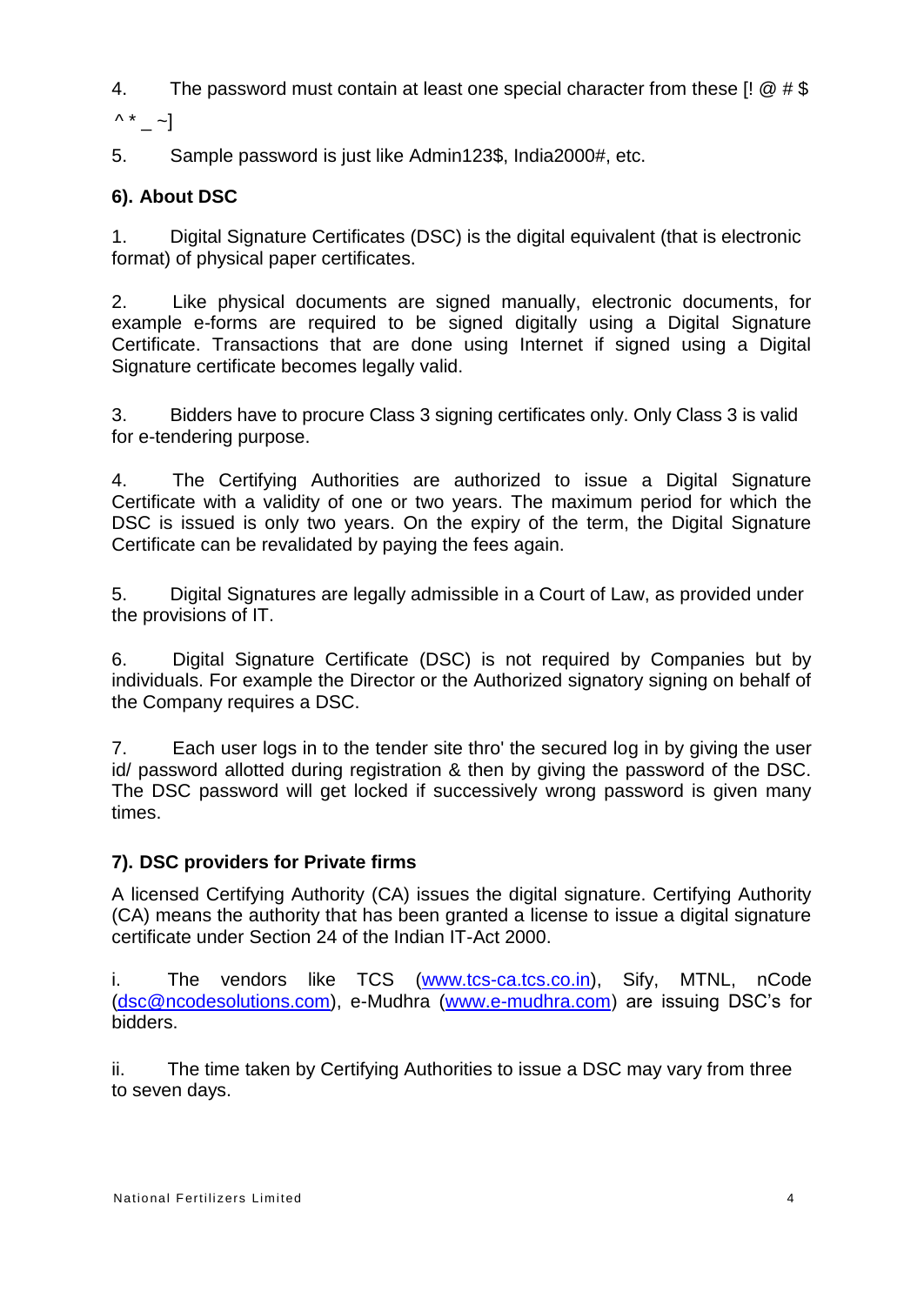## **8). Advantage of "My Space" on Portal**

1. The bidder can upload Non Sensitive frequently asked documents prior at any point of time once he logs in to the application. These are not encrypted.

2. The can be anything like PAN Certificate, VAT Certificate, Equipment Details, Manpower Details, Copies of Balance Sheet of last few years, Details of quantity of work executed etc.

3. In some cases the TIA might have uploaded a format while in many cases it may just be a scanned copy of the original which needs to be uploaded.

4. This will avoid repeated upload of common documents and also save space and time.

### **9). System requirements**

- 1. Windows XP with latest service pack / Windows 7/ Windows 10
- 2. Loaded IE 7.0 or above
- 3. Loaded JRE 1.6 or above
- 4. Antivirus Software with latest definition.
- 5. Internet connectivity
- 6. Scanner to scan the documents if required
- 7. Printer and PDF Creator.

#### **10). Assistance to Bidders**

(i) Any queries relating to the tender document and the terms and conditions contained therein should be addressed to the Tender Inviting Authority for a tender or the relevant contact person indicated in the tender.

(ii) Any queries relating to the process of online bid submission or queries relating to tender Portal in general may be directed to the 24x7 CPP Portal Helpdesk. The contact number for the helpdesk is 1800 233 7315.

(iii) All the vendors participating in the online e-tendering have to abide by the process involved in the entire workflow of the e-tendering.

(iv) NFL is not responsible for any mistake made by the vendor at the time of bidding process. In case any vendor submits an invalid bid due to any reason including typing mistake / human error, such invalid bid will be disqualified and such vendor shall not be allowed to further participate in that tender. The remaining process shall be completed considering the other valid bids.